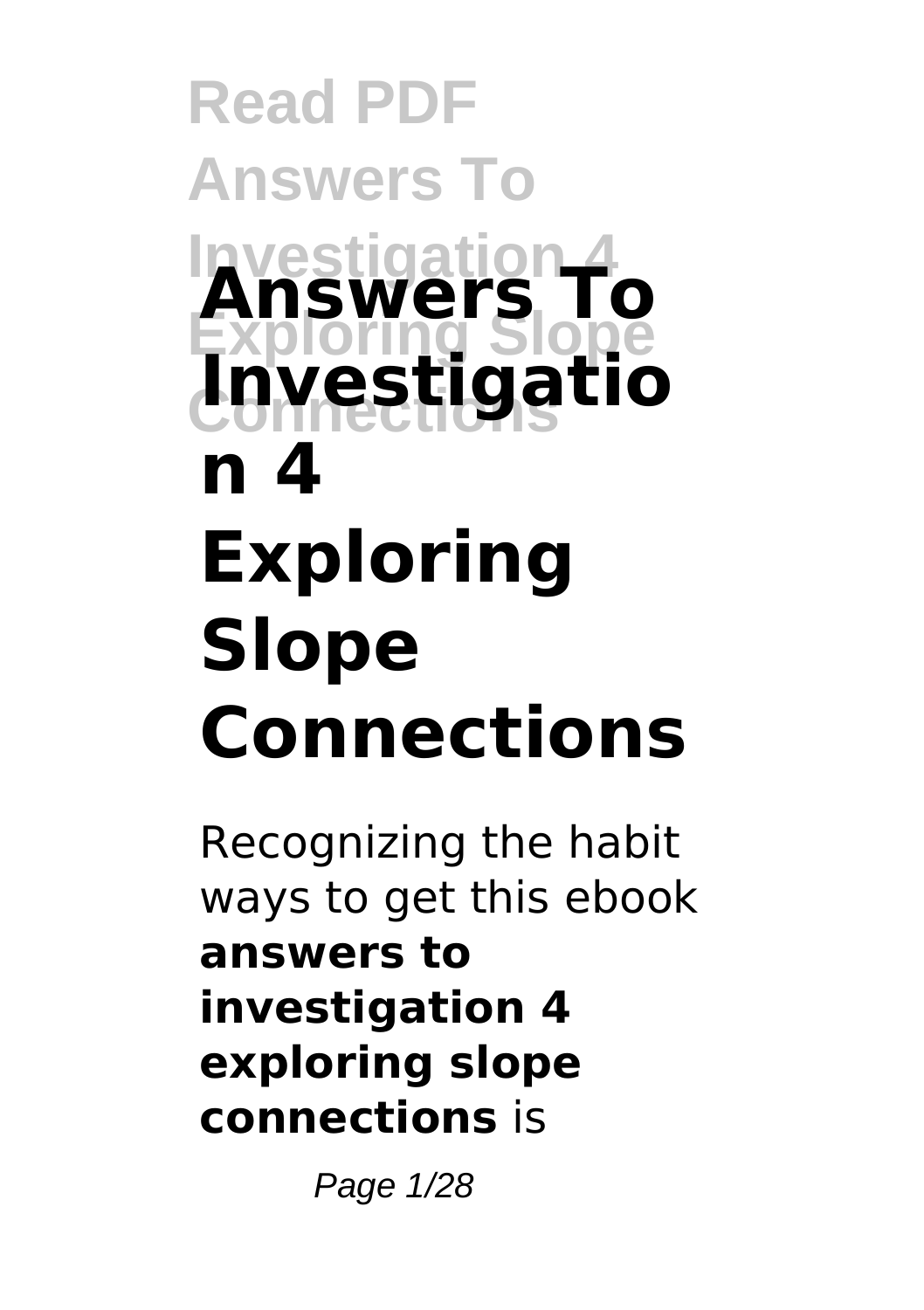**Investigation 4** additionally useful. You have remained in right **Connections** info. get the answers to site to start getting this investigation 4 exploring slope connections associate that we manage to pay for here and check out the link.

You could buy lead answers to investigation 4 exploring slope connections or get it as soon as feasible. You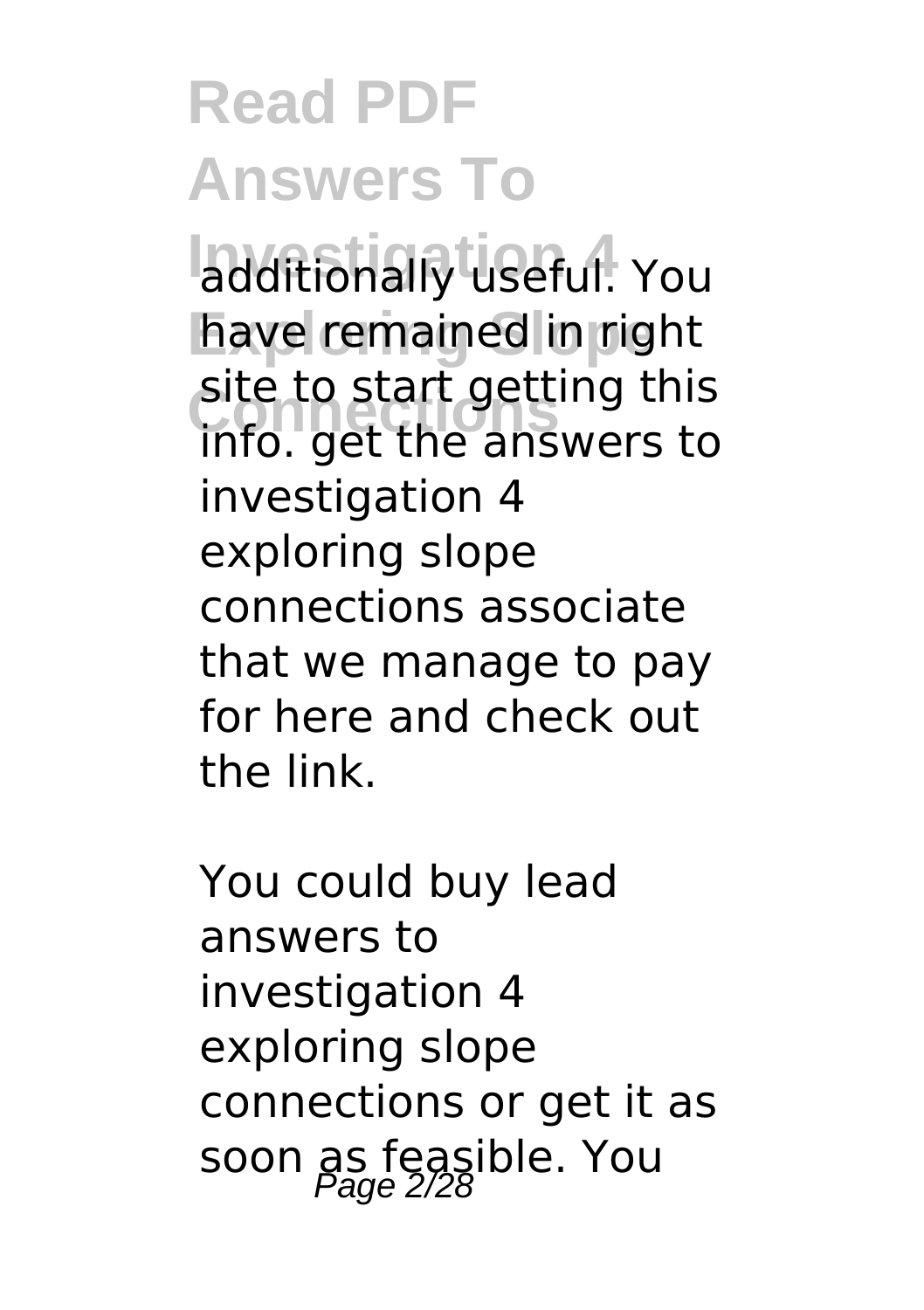**Read PDF Answers To** *<u>Could quickly</u>* download **this answers to ope** mvestigation 4<br>exploring slope investigation 4 connections after getting deal. So, subsequently you require the books swiftly, you can straight get it. It's fittingly very simple and thus fats, isn't it? You have to favor to in this expose

We are a general bookseller, free access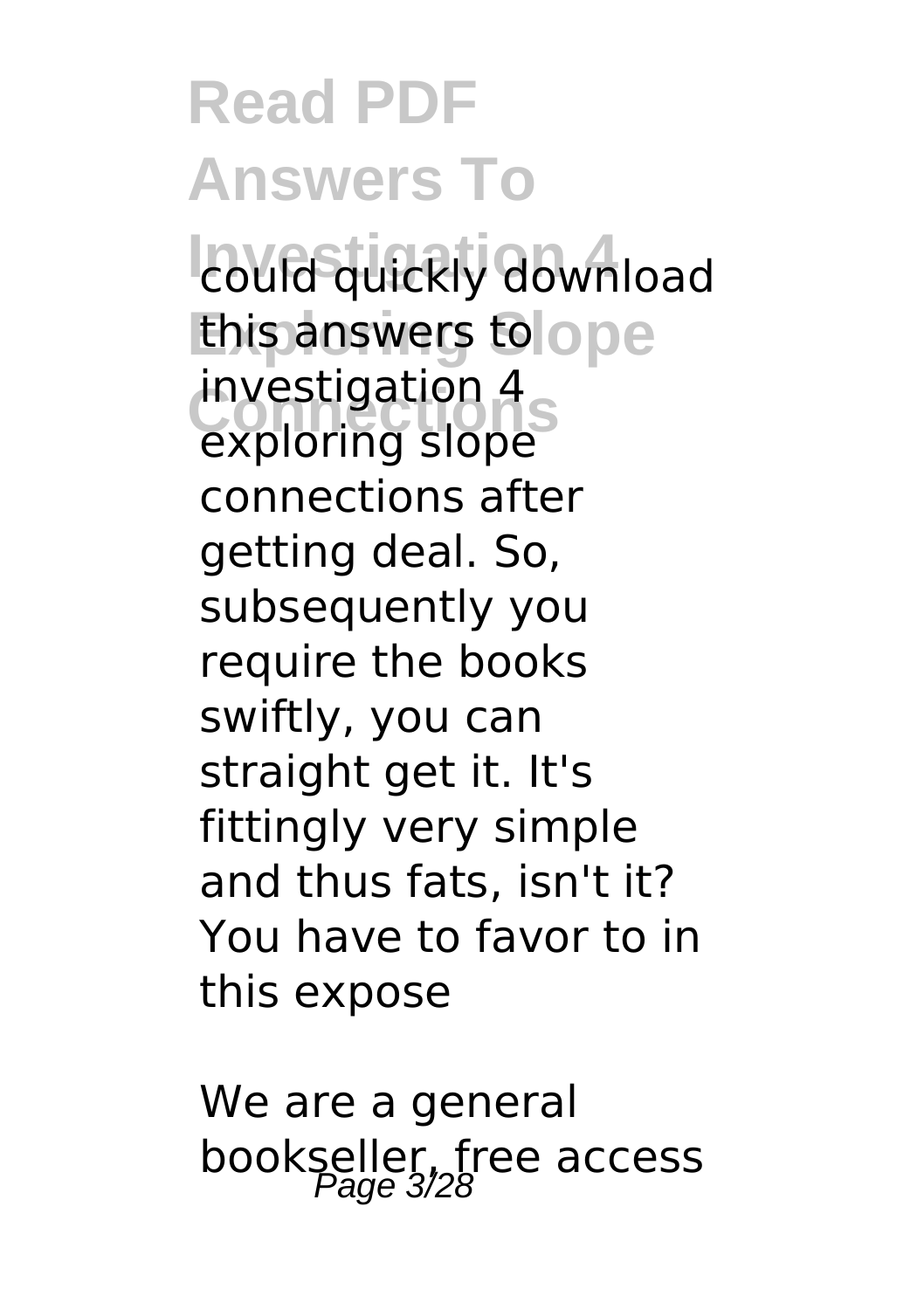**Read PDF Answers To** download ebook. Our stock of books range **Connections** school books to from general children's secondary and university education textbooks, self-help titles to large of topics to read.

#### **Answers To Investigation 4 Exploring** answers to investigation 4 exploring Answers | Investigation 4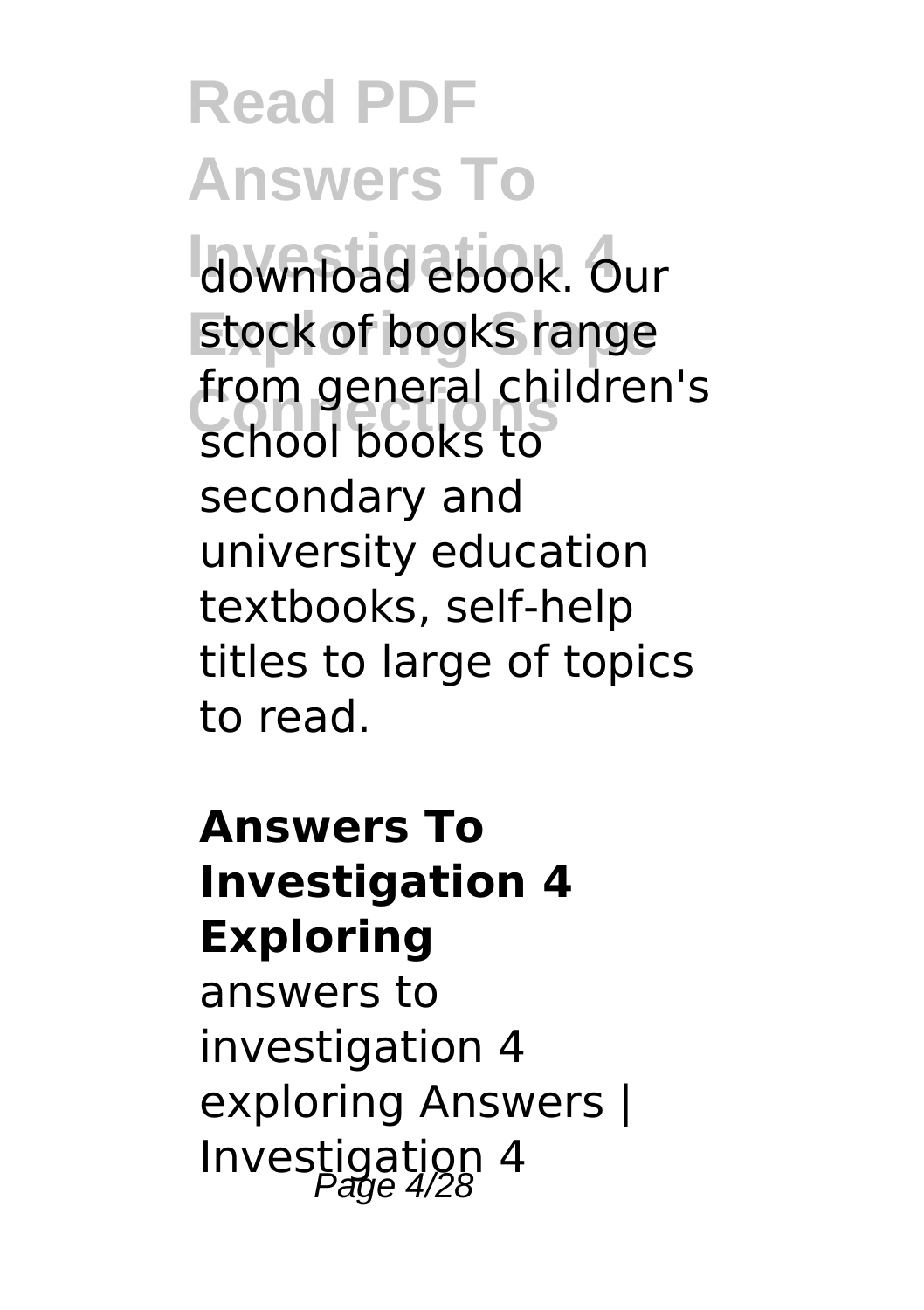**Read PDF Answers To Applications 1. a. -12 + Exploring Slope** (4 9) = -7-12 +5 = -7  $C = -7$  (14b. -20) 8  $[-12 + (4)]$   $\overline{9} = -7 - 16 + 9$  $= -14-6-8 = -1414-20$  $8) = 214 - 12 = 2$ These do not result in the same answer because subtraction is not associative (Associative Property does not hold), while addition is associative.  $[14c. + ( -20)18] =$  $-14-6 + (-8) = -14$ Answers | Investigation  $\Delta$ Page 5/28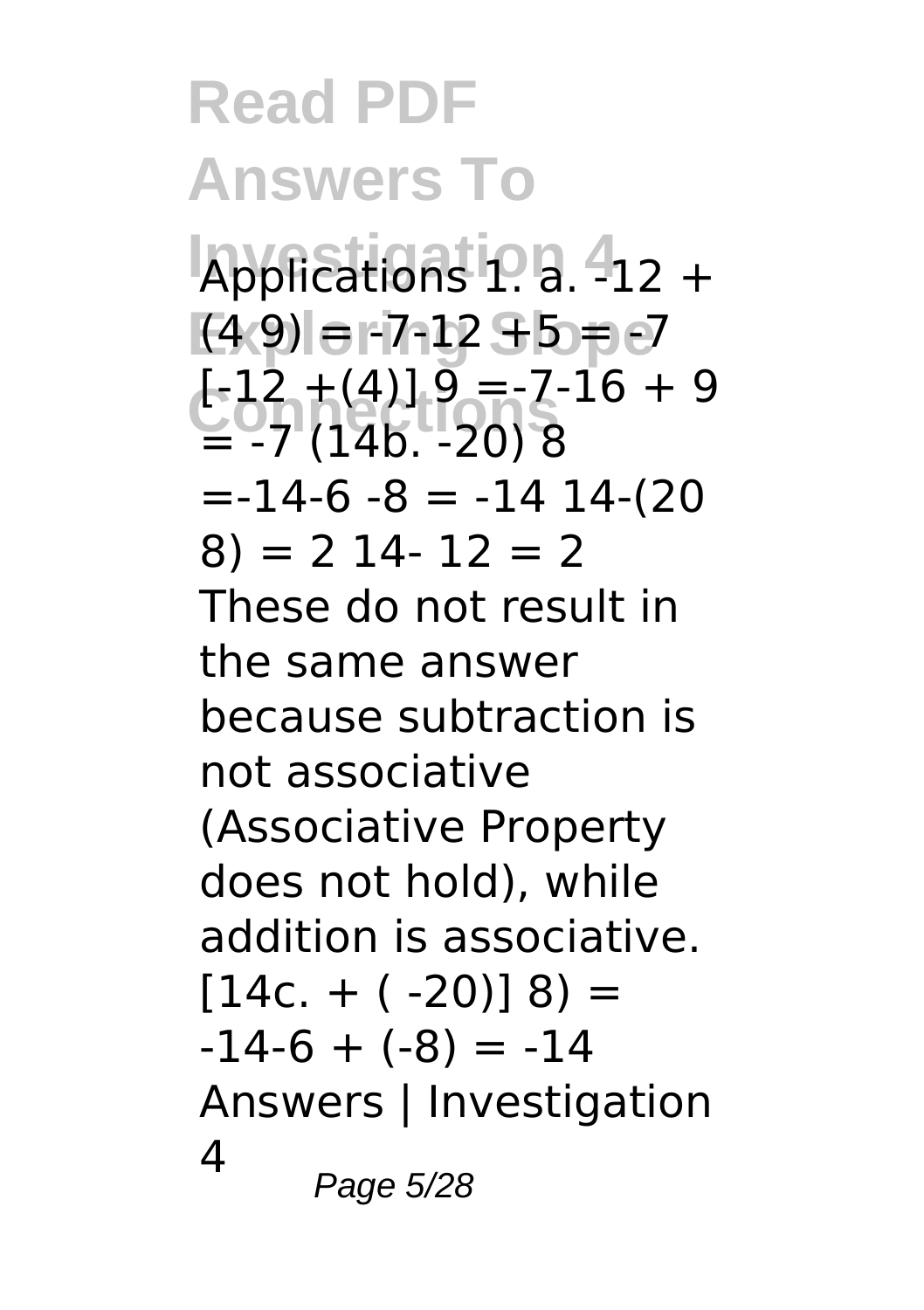**Read PDF Answers To Investigation 4 Answers To**Slope **Connections Exploring Slope Investigation 4 Connections ...** Answers | Investigation 4 52. ˜2,000 ˜1,500 ˜1,000 ˜500 0 San Francisco Salt Lake City Cheyenne Omaha Chicago Cleveland New York 500 1,000 1,500 Extensions 53. -23 7  $-45$  54  $-23 + 107$   $-45$ 55. -23 107 -45 56. -23 # 107 -45 # 57. -23 # ( 10)6  $-45$  # 58. a + c7 b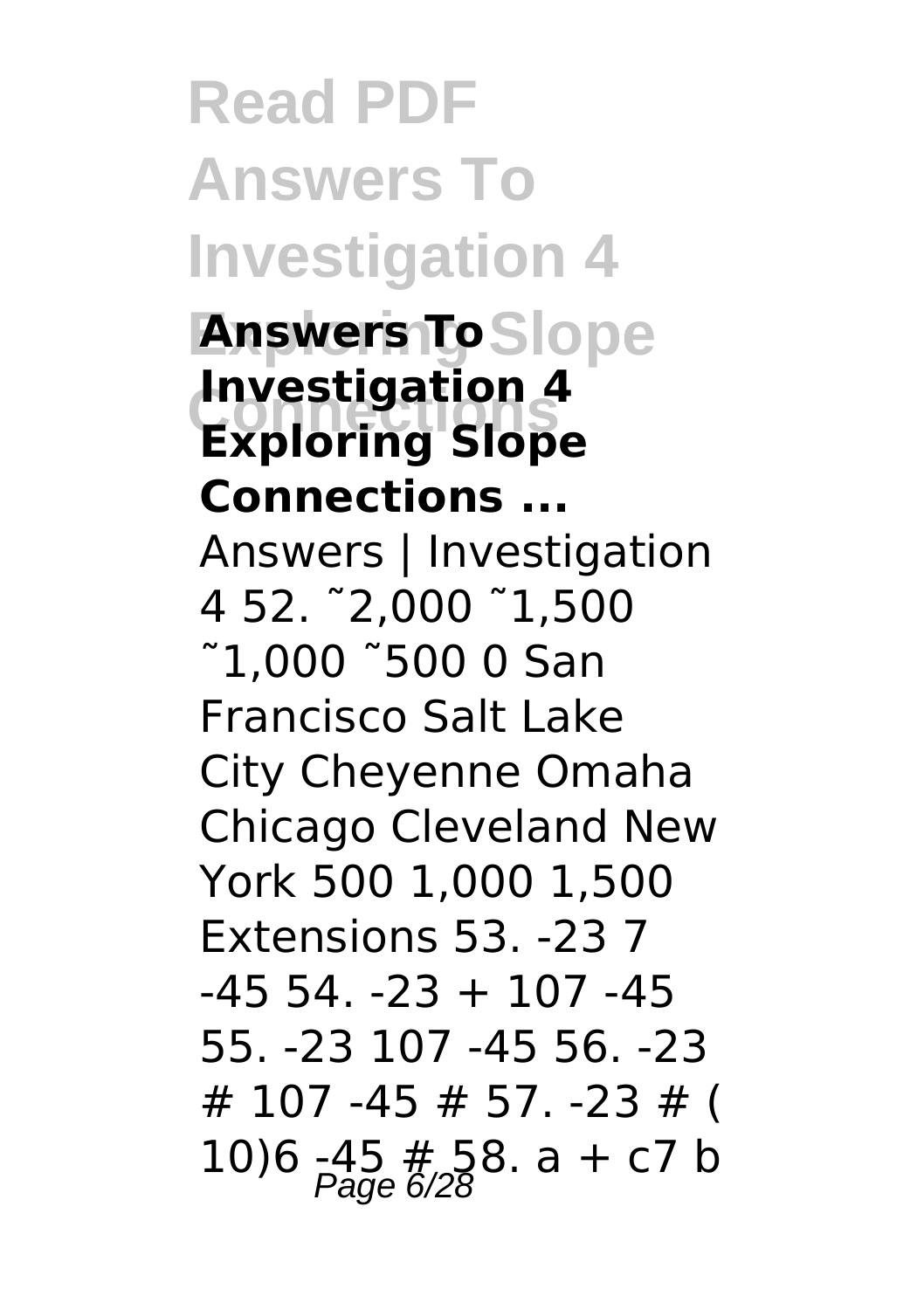**Read PDF Answers To Investigation 4** 59. a-c7 b 60. a # c7 b **Exploring Slope** # if is positive a # c6 b if is negative a  $# c = b$ if 0 ...

#### **Answers | Investigation 4**

Answers | Investigation 4 21.  $y$  1 = 2(x - 1) is similar to the relationship of the number of cubes painted on two faces because they are both linear.  $y = (x - 1)3$  is similar to the relationship of the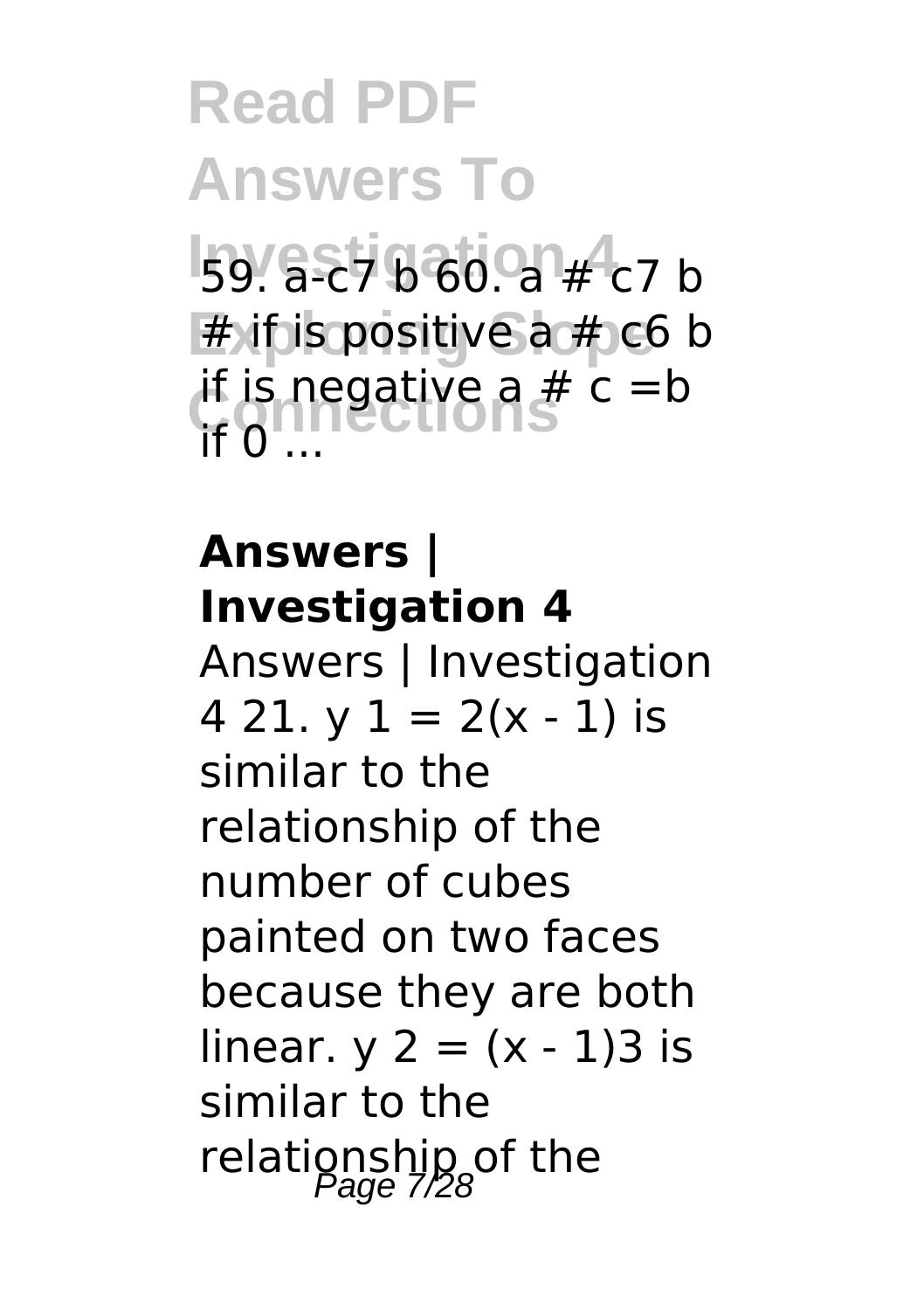**Inumber of cubes 4** painted on 0 faces or **Connections** they are both cubic. y total cubes because  $3 = 4(x - 1)2$  is similar to the relationship

#### **Answers | Investigation 4**

Answers | Investigation 4 Connections 24. B  $25 = 49$ . Because 6 and 7. $62 = 36$  and 72 39 is between 36 and 49, 39 is between 6 and 7. 26. = 576 and 2524 and 25. 242 2 =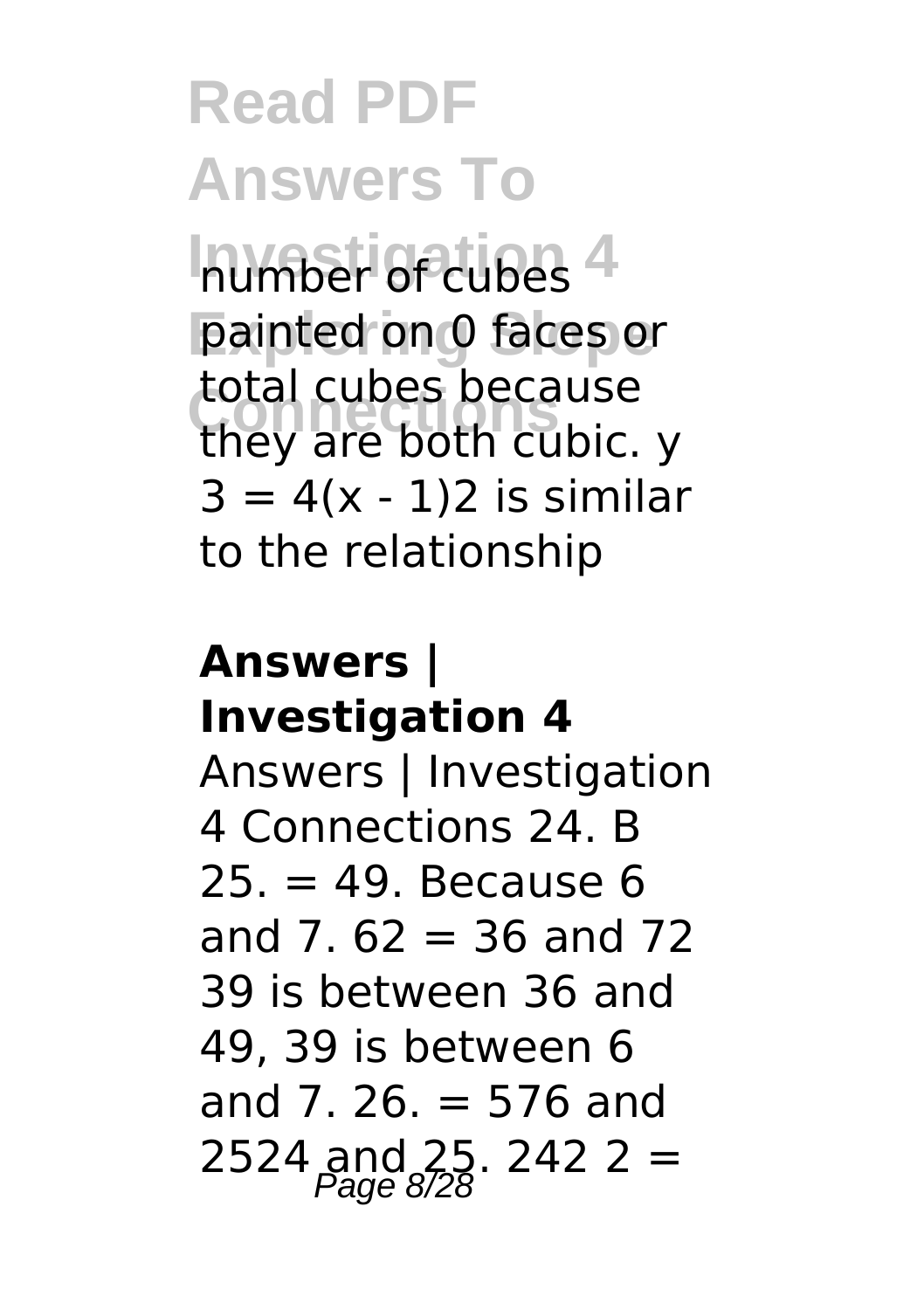**Read PDF Answers To 625. Because 600 is** between 576 and 625, The volume of the<br>Cylinder is cylinder is

#### **A C E Answers | Investigation 4 Applications**

Answers To Investigation 4 Exploring Slope Connections As recognized, adventure as well as experience nearly lesson, amusement, as without difficulty as conformity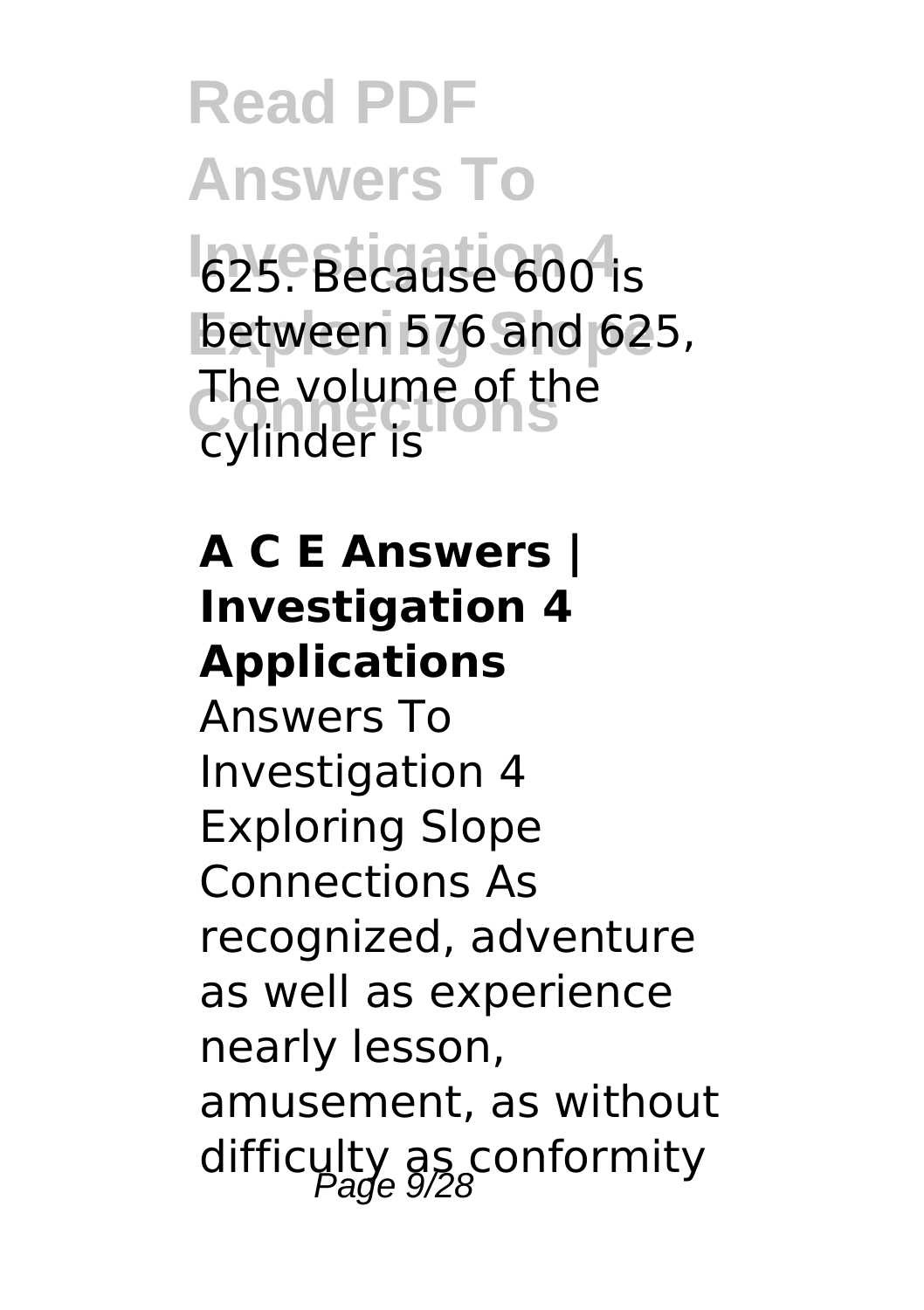**Read PDF Answers To Investigation 4** can be gotten by just checking out a book answers to<br>investigation 4<sup>S</sup> answers to exploring slope connections afterward it is not directly done, you could admit even more as regards this life, not far off from the world.

#### **Answers To Investigation 4 Exploring Slope Connections** Download Ebook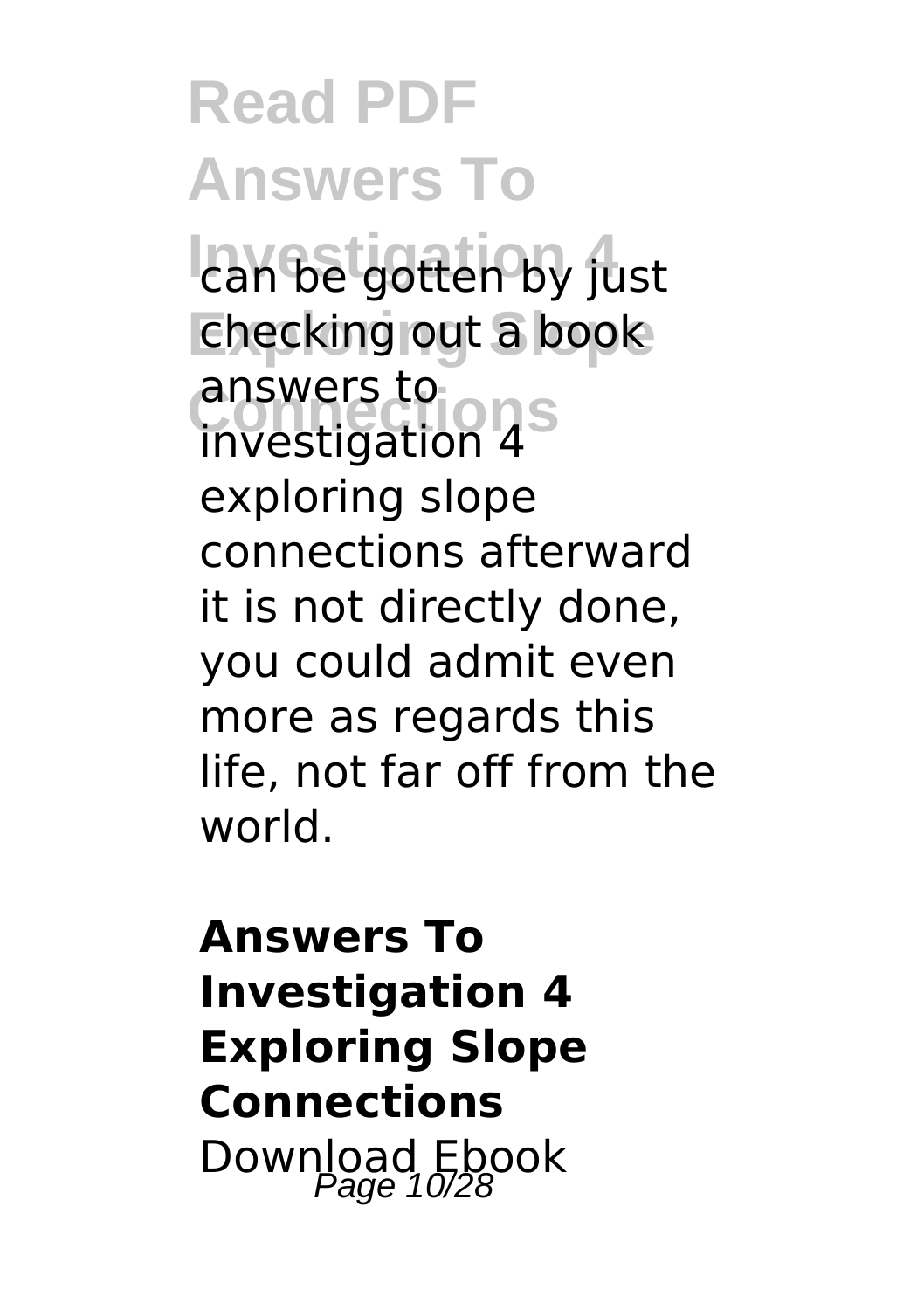**Read PDF Answers To Answers Totion 4 Investigation 4 lope Connections** Connections Answers Exploring Slope To Investigation 4 Exploring Slope Connections If you ally dependence such a referred answers to investigation 4 exploring slope connections book that will have enough money you worth, get the unquestionably best seller from us currently from several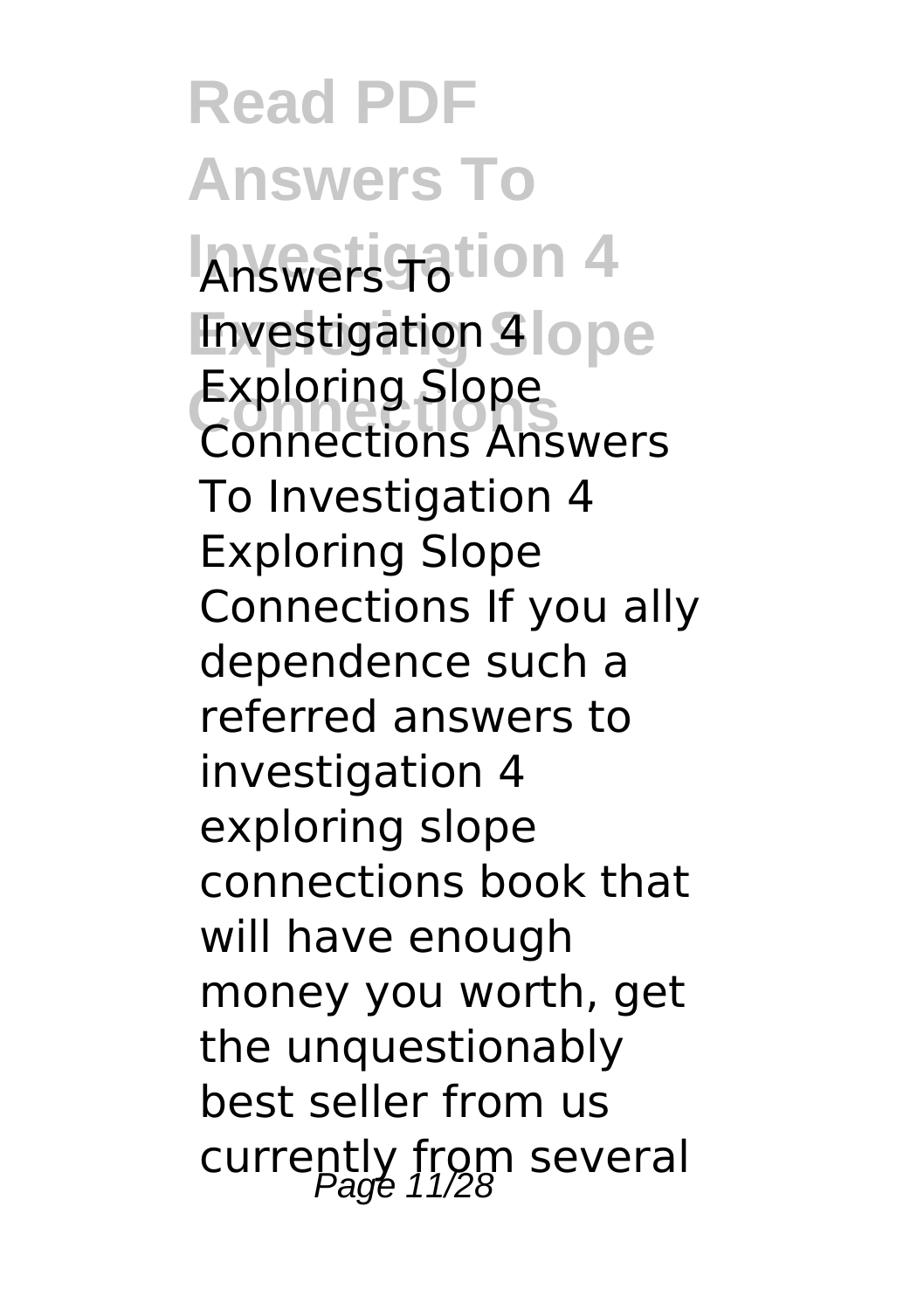**Read PDF Answers To** preferred authors. **Exploring Slope Connections Investigation 4 Answers To Exploring Slope Connections** the answers to investigation 4 exploring slope connections connect that we come up with the money for here and check out the link. You could buy lead answers to investigation 4 exploring slope connections or acquire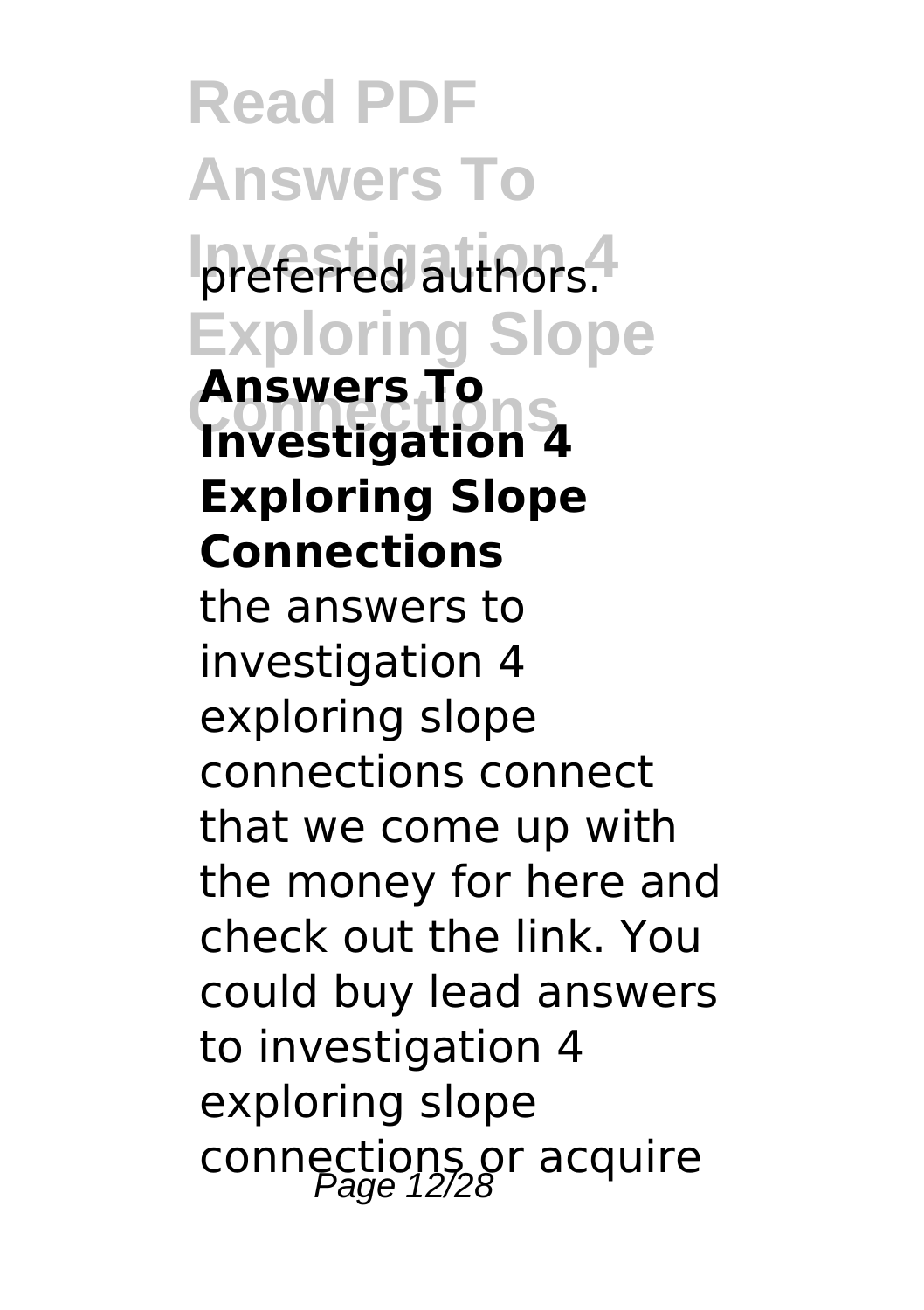**Read PDF Answers To Investigation 4** it as soon as feasible. **Exploring Slope Connections Investigation 4 Answers To Exploring Slope Connections** Answers To Investigation 4 Exploring Slope Connections Getting the books answers to investigation 4 exploring slope connections now is not type of challenging means. You could not and no-one else going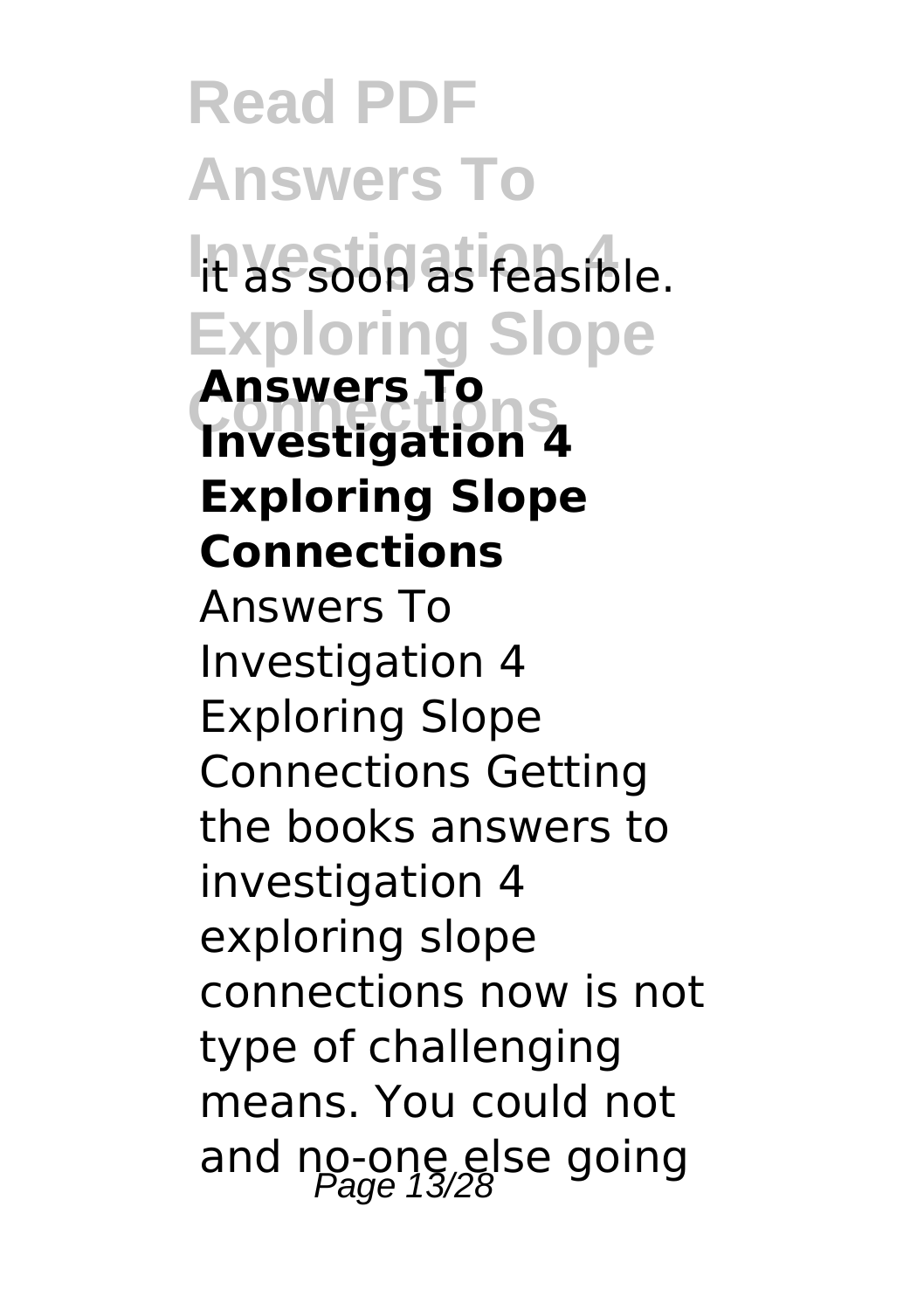#### **Read PDF Answers To Investigation 4** in the manner of books **increase or library or Dorrowing**<br> **links** to admission borrowing from your them. This is an unquestionably simple means to ...

#### **Answers To Investigation 4 Exploring Slope Connections** Read Online Answers To Investigation 4 Exploring Slope Connections As recognized, adventure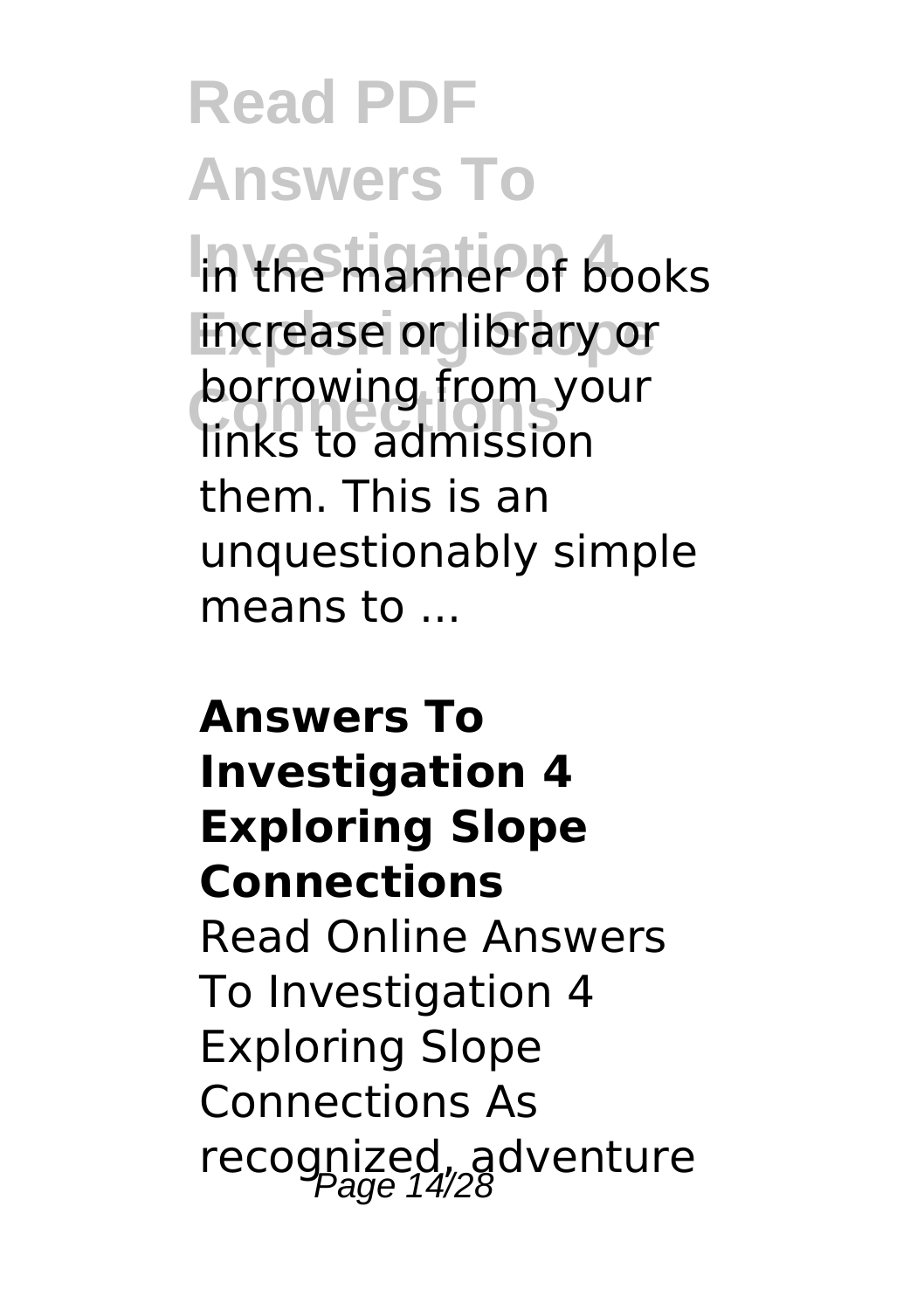### **Read PDF Answers To las without difficulty as** experience not quite **lesson, amusement, as**<br>Canably as promise can capably as promise can be gotten by just

checking out a ebook answers to investigation 4 exploring slope connections with it is not directly done, you could undertake even more regarding this life, not far off from the world.

## **Answers To**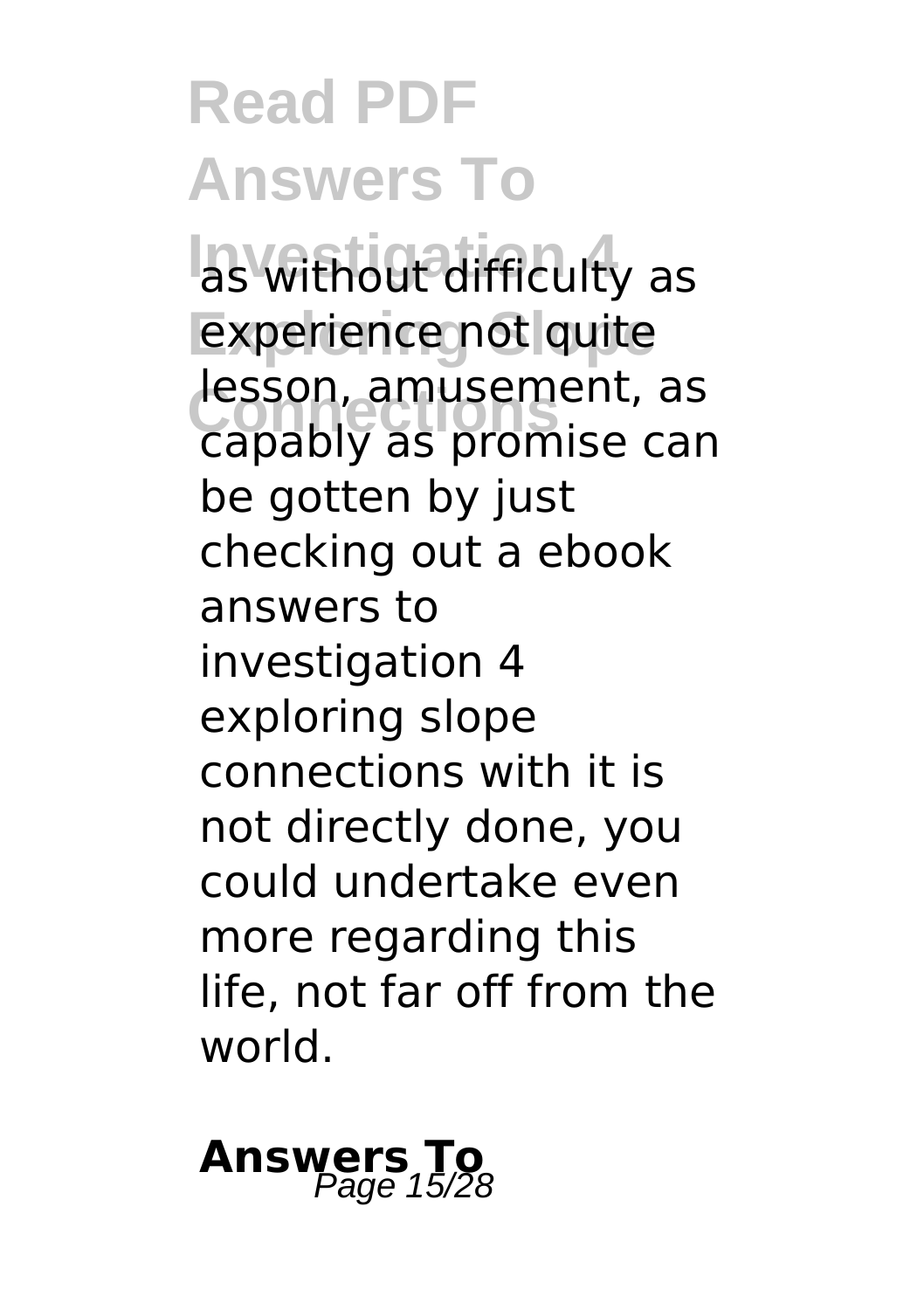**Read PDF Answers To Investigation 4 Investigation 4 Exploring Slope Exploring Slope Connections** Thinking With **Connections ...** Mathematical Models: Homework Examples from ACE Investigation 1: Exploring Data Patterns, ACE #1 Investigation 2: Linear Models and Equations, ACE #4 Investigation 3: Inverse Variation, ACE #9 Investigation 4: Variability and Associations in Numerical Data, ACE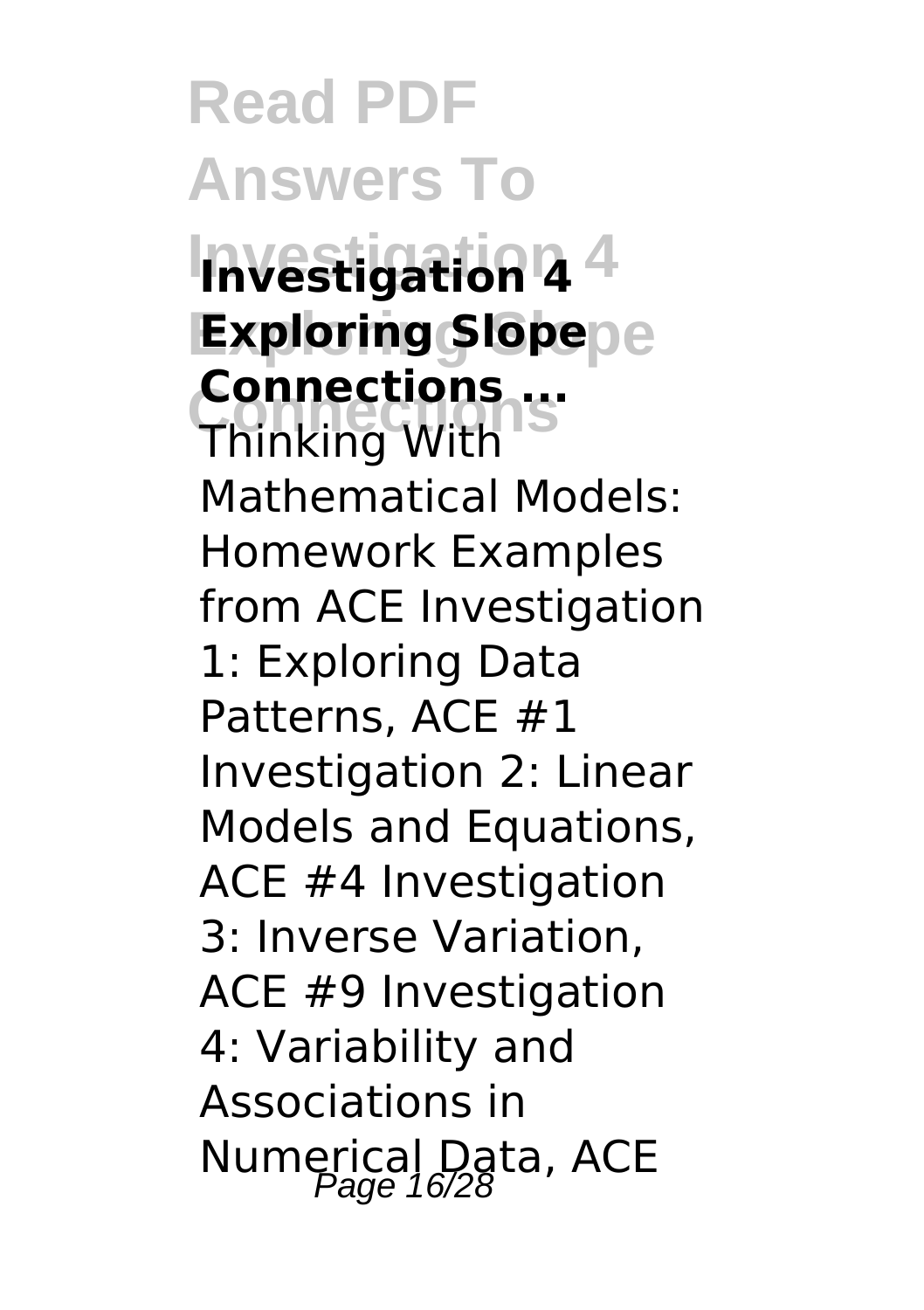**Read PDF Answers To Investigation 4** #5 Investigation 5: Variability and lope **Connections** Categorical Data, ACE Associations in #16 Investigation 1: Exploring Data Patterns ...

**(Get Answer) - Thinking With Mathematical Models: Homework**

**...**

ACE ANSWERS 4 Investigation 4 Exploring Slope 115 7cmp06te\_MS4.qxd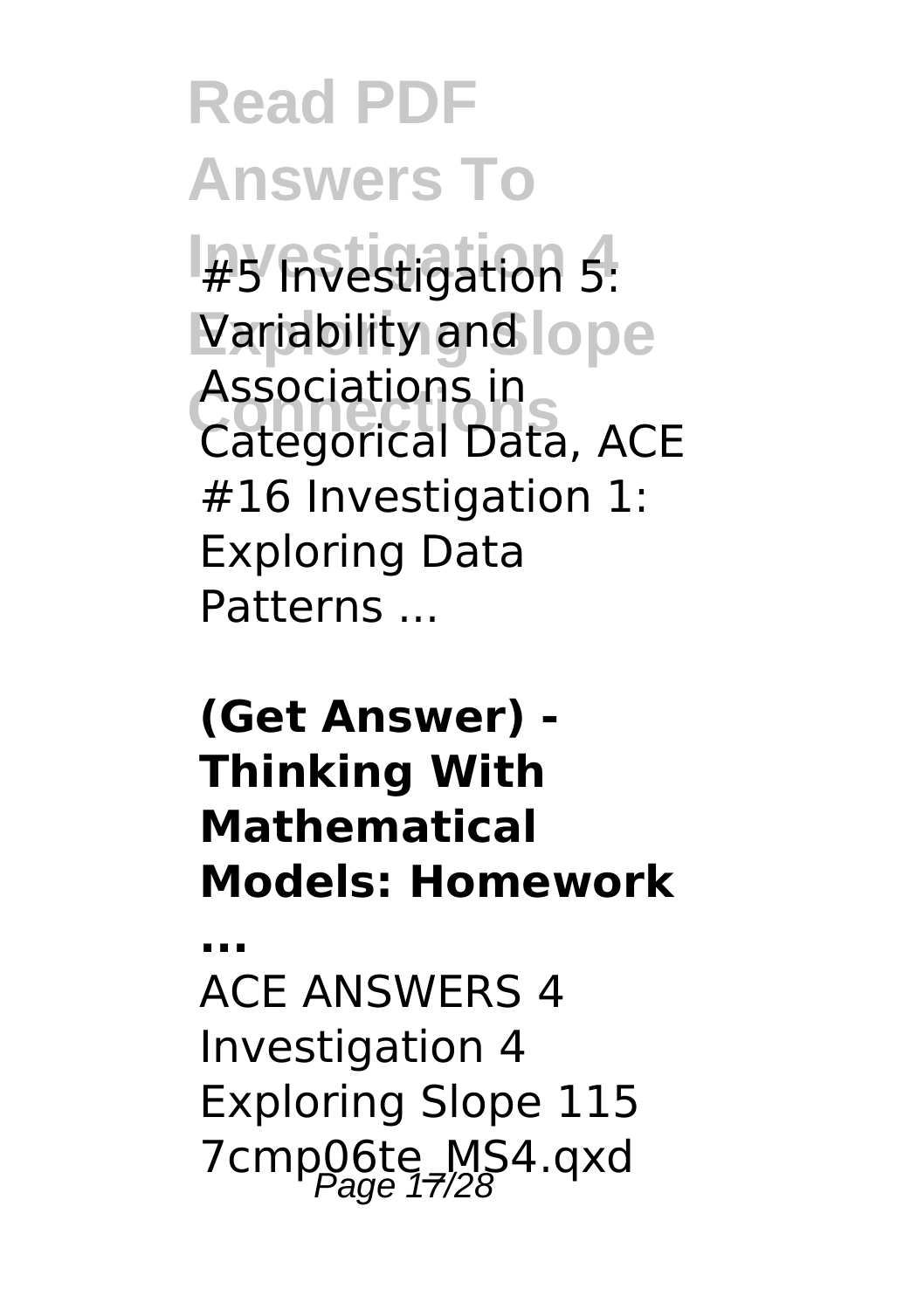**Read PDF Answers To Investigation 4** 2/13/06 6:57 PM Page **Exploring Slope** 115. 13. a. Slope =1 b. The slope is the<br>**change in the y values** The slope is the compared to the change in the x values between two points in the table As the x values go up by 1, the y values go up by 1. So the slope is 1:1 or 1.

#### **7cmp06te MS4.qxd 2/13/06 6:57 PM Page 115 Answers** Investigation 4: Exploring Slope: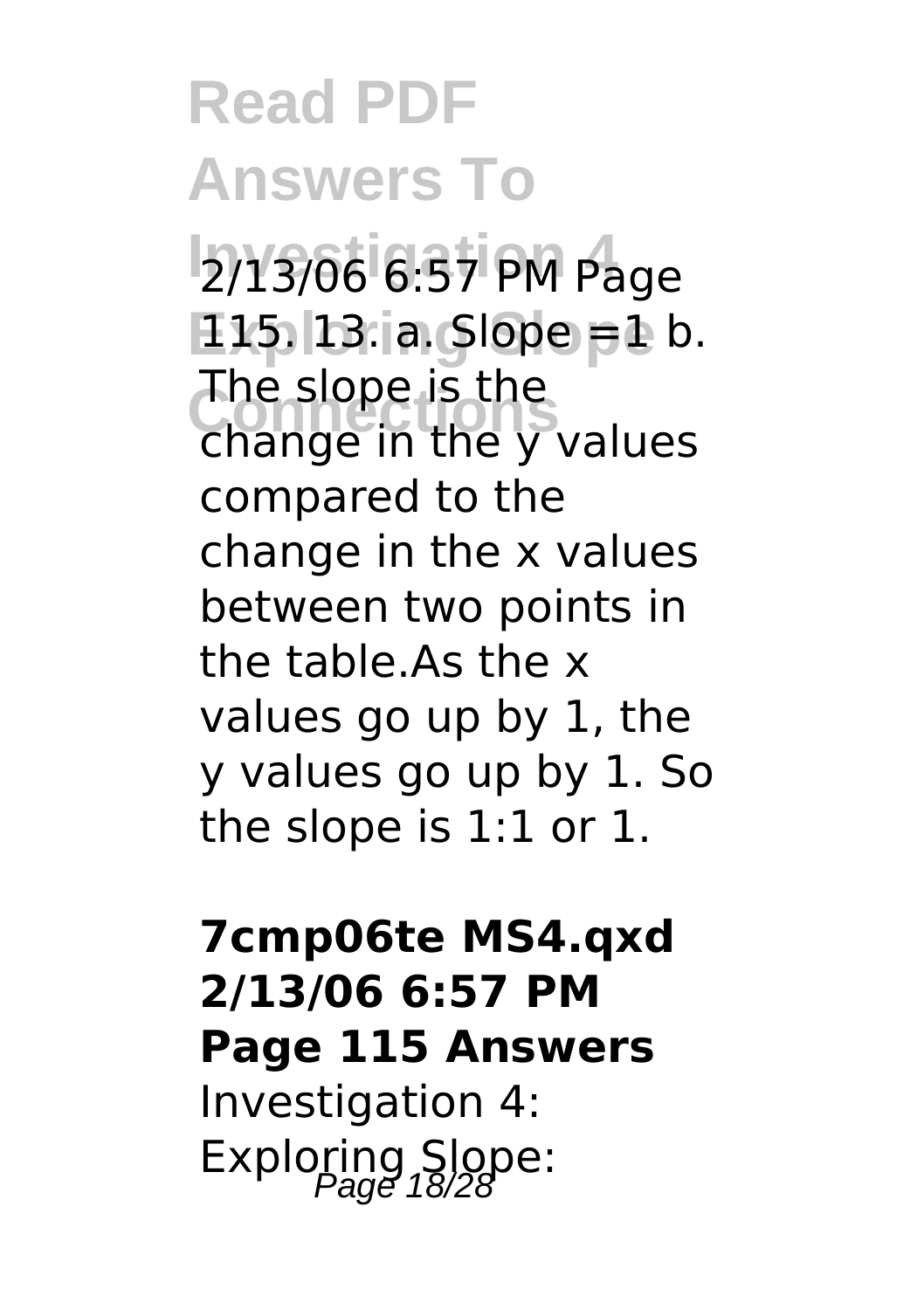**Connecting Rates and** Ratios ACE #15 Ime parts (a) and (b), the equations represent linear relationships. Use the given information to find the value of b. a. The point (1, 5) lies on the line representing  $y = b$  -3.5 x. b. The point (0, -2) lies on the line representing  $y = 5x$ b. c.

### **Moving Straight Ahead: Homework** Page 19/28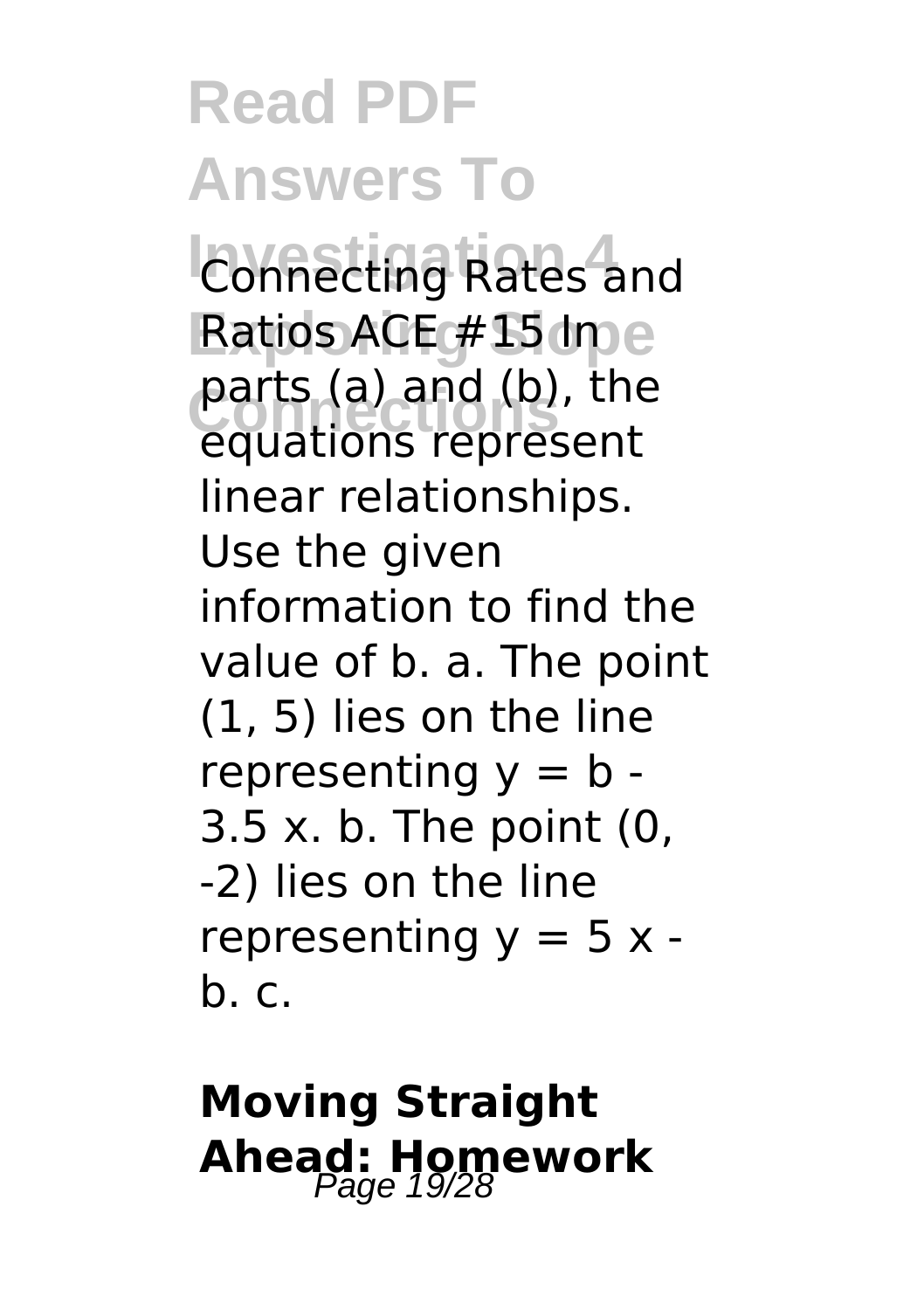**Read PDF Answers To Investigation 4 Examples from ACE Chapter 4: Earth's e Connections** How Do We Know Structure and Motion . about Layers Deep within Earth? Keycode: ES0402 . What Time Is It? Keycode: ES0405. Chapter 5: Atoms to Minerals . How Many Protons, Neutrons, and Electrons Are in Common Elements? Keycode: ES0501 . How Do Crystals Grow? Keycode: ES0506.

Page 20/28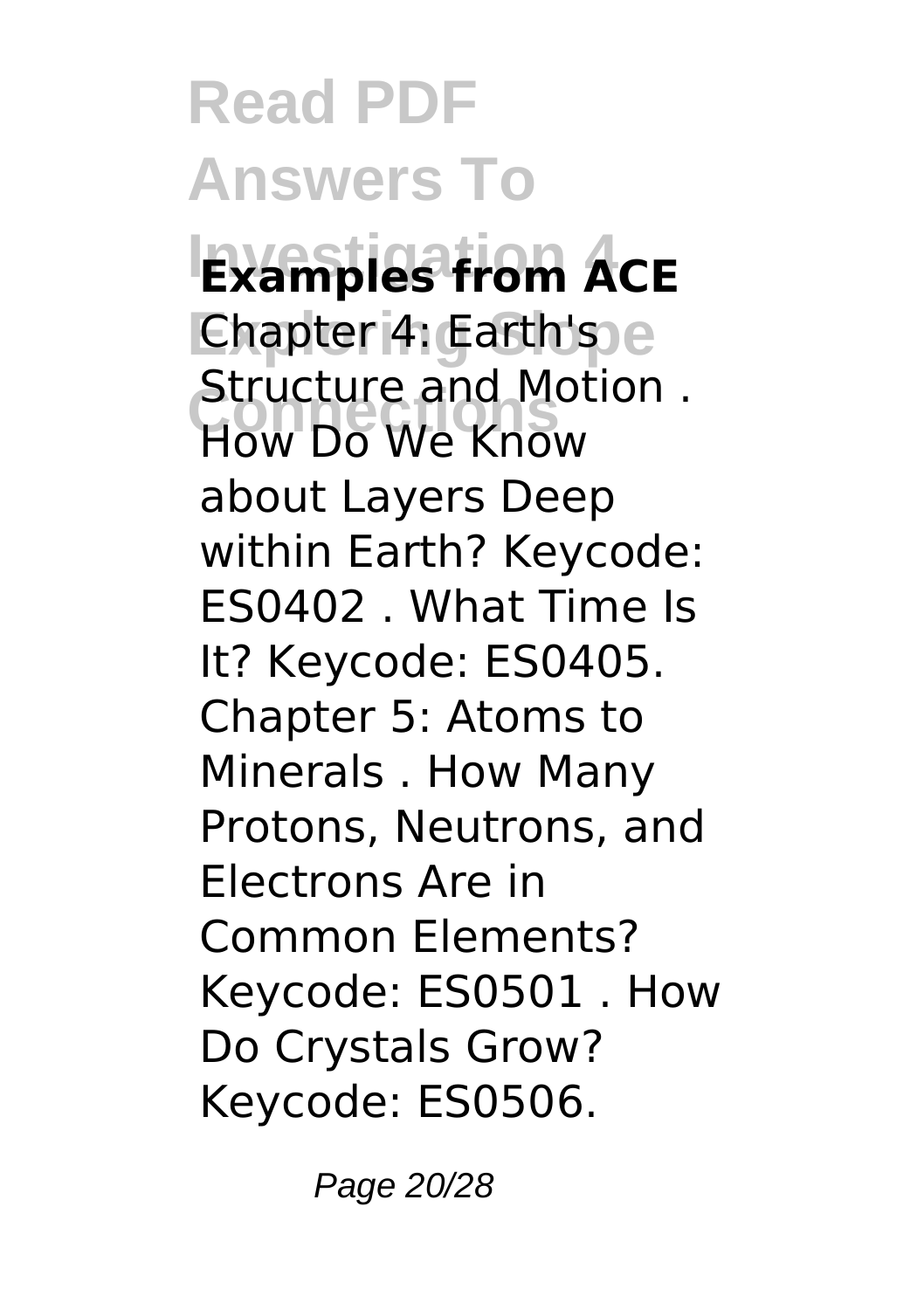**Read PDF Answers To Investigation 4 Exploring Earth Investigations -Classzone**<br>6.4 Exploring Inverse **ClassZone** Functions Question to Investigate: How are a function and its inverse related? Explore: Find the inverse of  $f(x)$ = x−3 2. STEPS: 1. Choose Graph Functions: values of x and find the corresponding values of f(x). Make a table, plot the points, and then draw the line that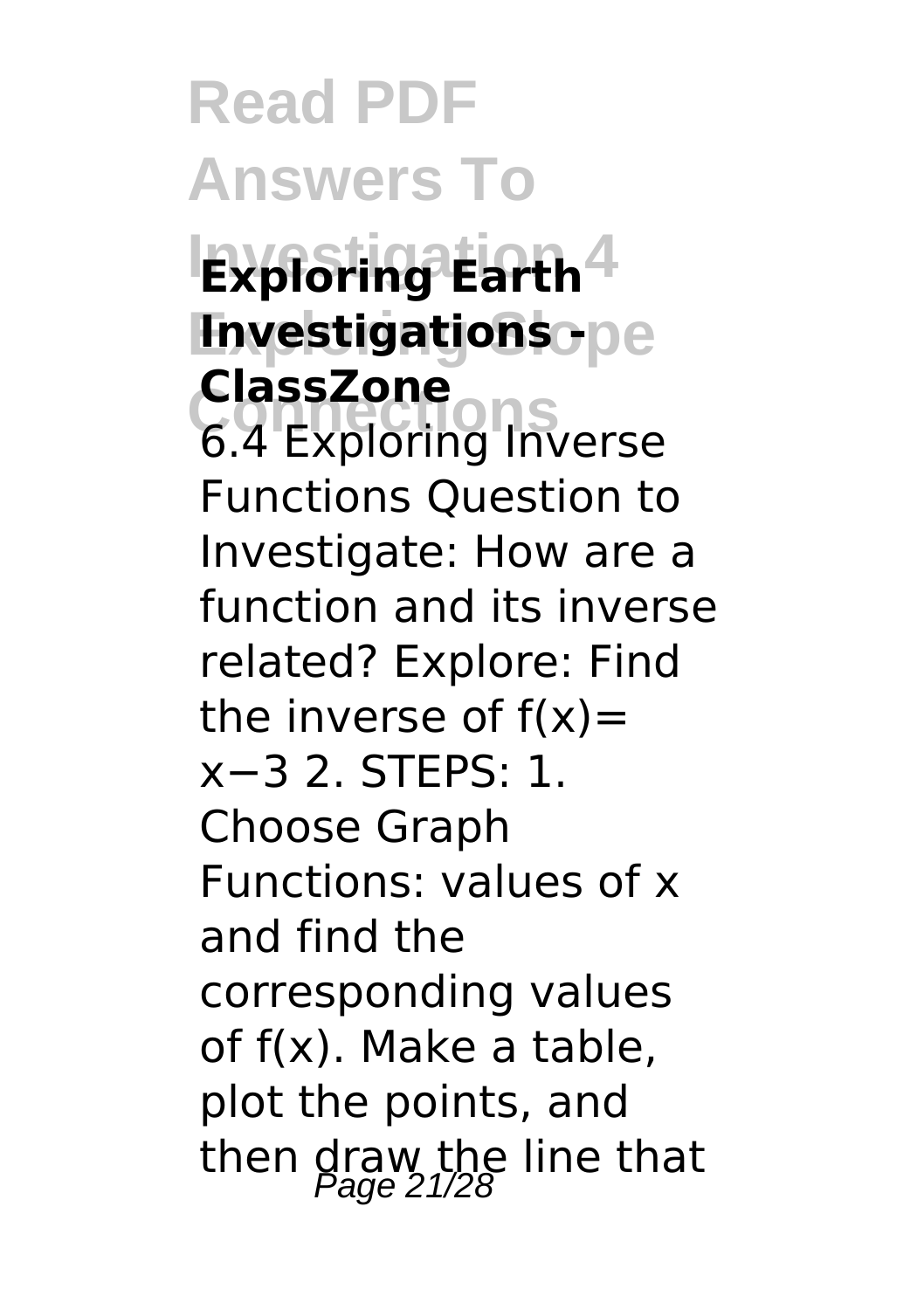**Read PDF Answers To Investigation 4** passes through them. **Z**xinterchangelope **Connections** Coordinates:

#### **Algebra 2 Notes Name 6.4 Exploring Inverse Functions**

Title: exploring orbits lab answer key earth science - Bing Created Date: 11/9/2014 2:51:36 AM

**exploring orbits lab answer key earth science - Bing** Answers | Investigation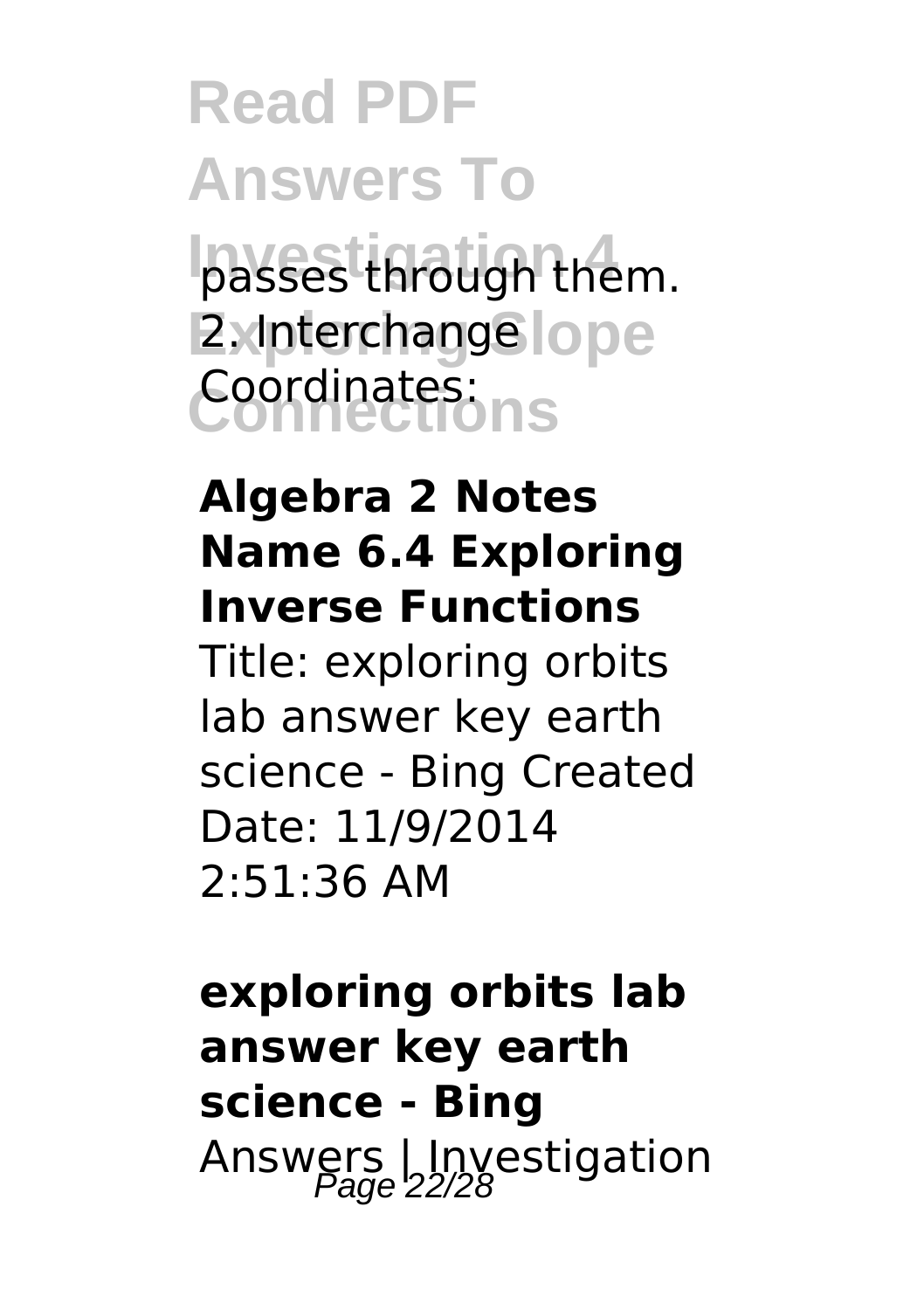**Read PDF Answers To Investigation 4** 2 from the graph, so some inaccuracy ise Note: To graph these equations on a graphing calculator, you could use the following window: Xmin=0, Xmax=100, Ymin=0, and Ymax=350 with the X and Y scl=1 and Xres=1. 5. a. \$35 is the initial charge for skating.

**Answers | Investigation 2**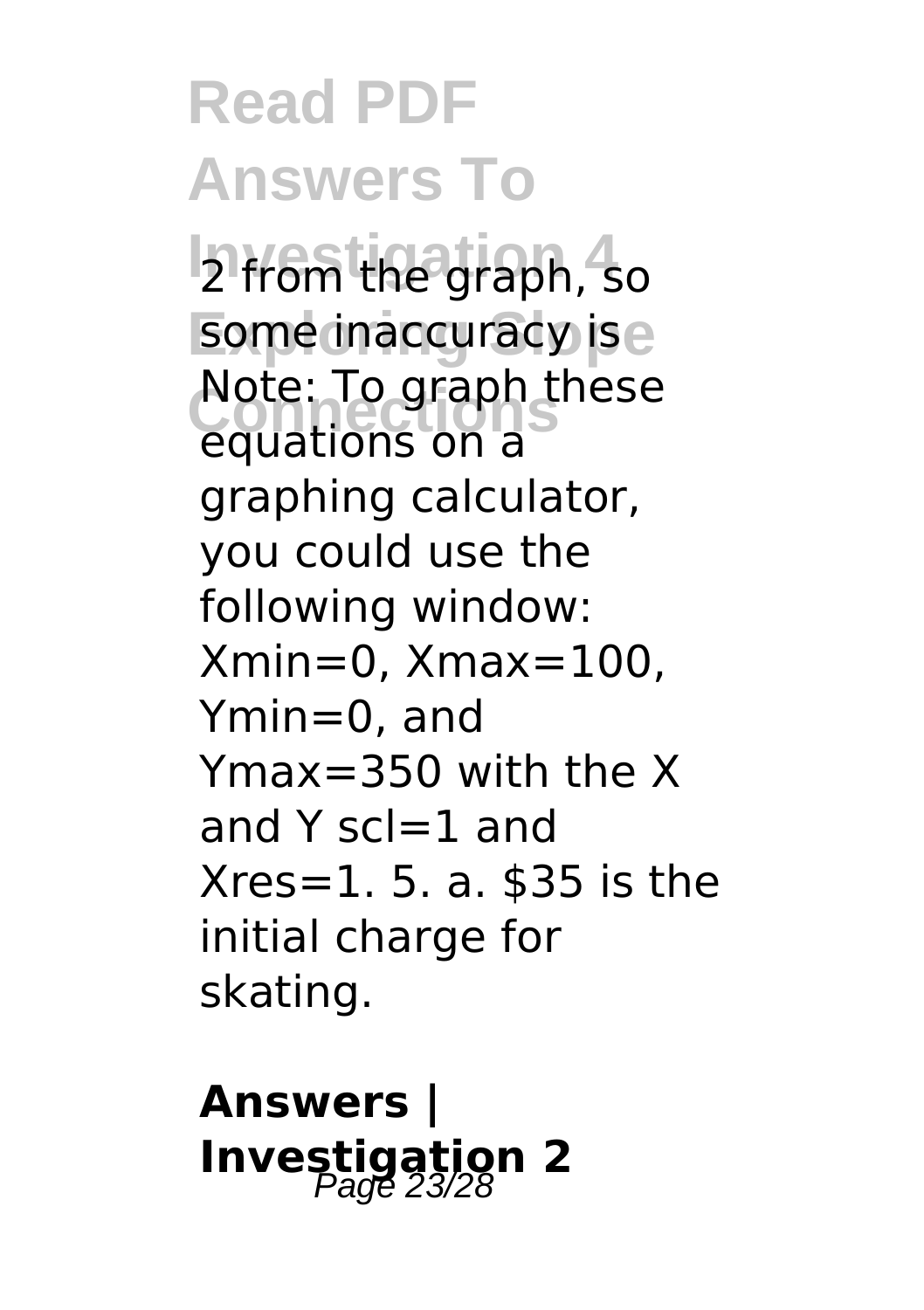Launch: Using the **Getting Ready section,** students will<br>understand that they students will can sketch many lines that have a slope of 3 and that they are all parallel to each other. Ask students for observations on the set of lines in Question A. Exploration: Working in pairs, students will complete the exploration (handout 4.3). As you circulate, encourage students to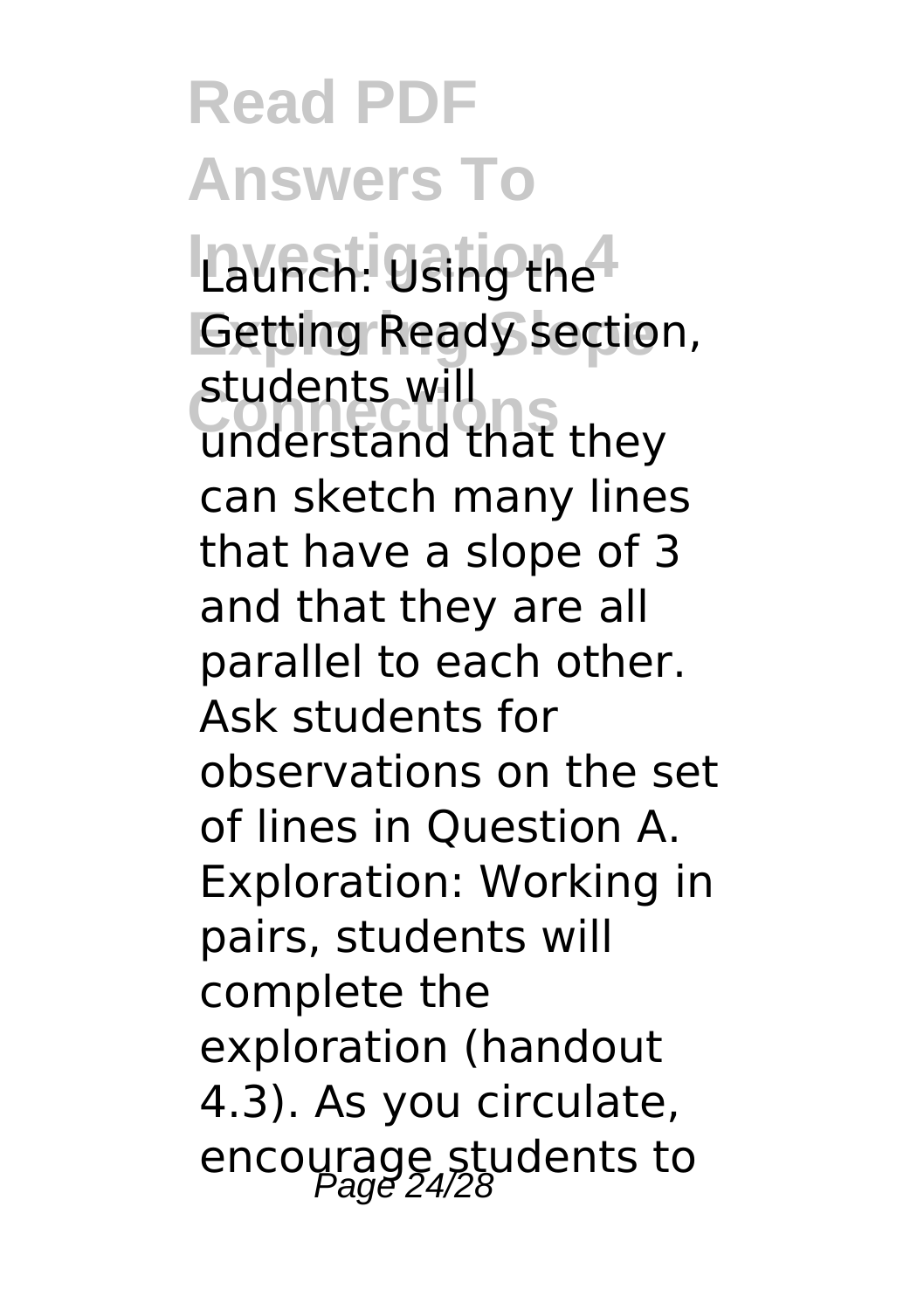**Read PDF Answers To Investigation 4** look for patterns and make conjectures. e **Connections Lesson: Exploring Patterns With Lines (Problem 4.3)** Exploring Linear Functions With Graphs and Tables I n the last investigation,you examined relationships that were linear functions.For example,the distance a person walks at a constant rate is a function of ... Write a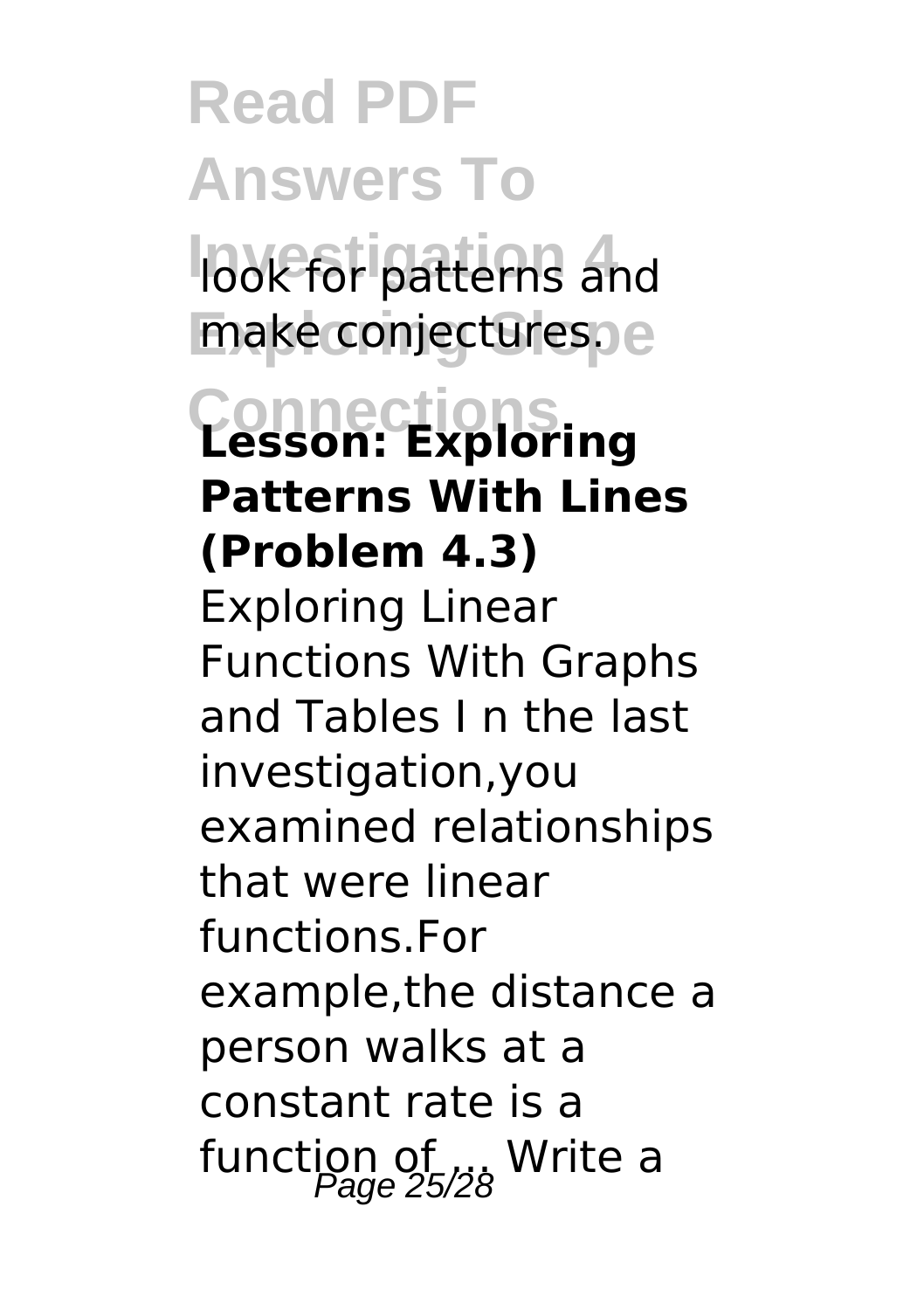### **Read PDF Answers To Investigation 4** question you could answer by locating this

*<u>contrections</u>* 

#### **Exploring Linear Functions With Graphs and Tables**

Investigation 4Exploring Slope 75 4.3 Problem 4.3 Exploring Patterns With Lines Your understanding of linear relationships can be used to explore some ideas about groups of lines. The slope of a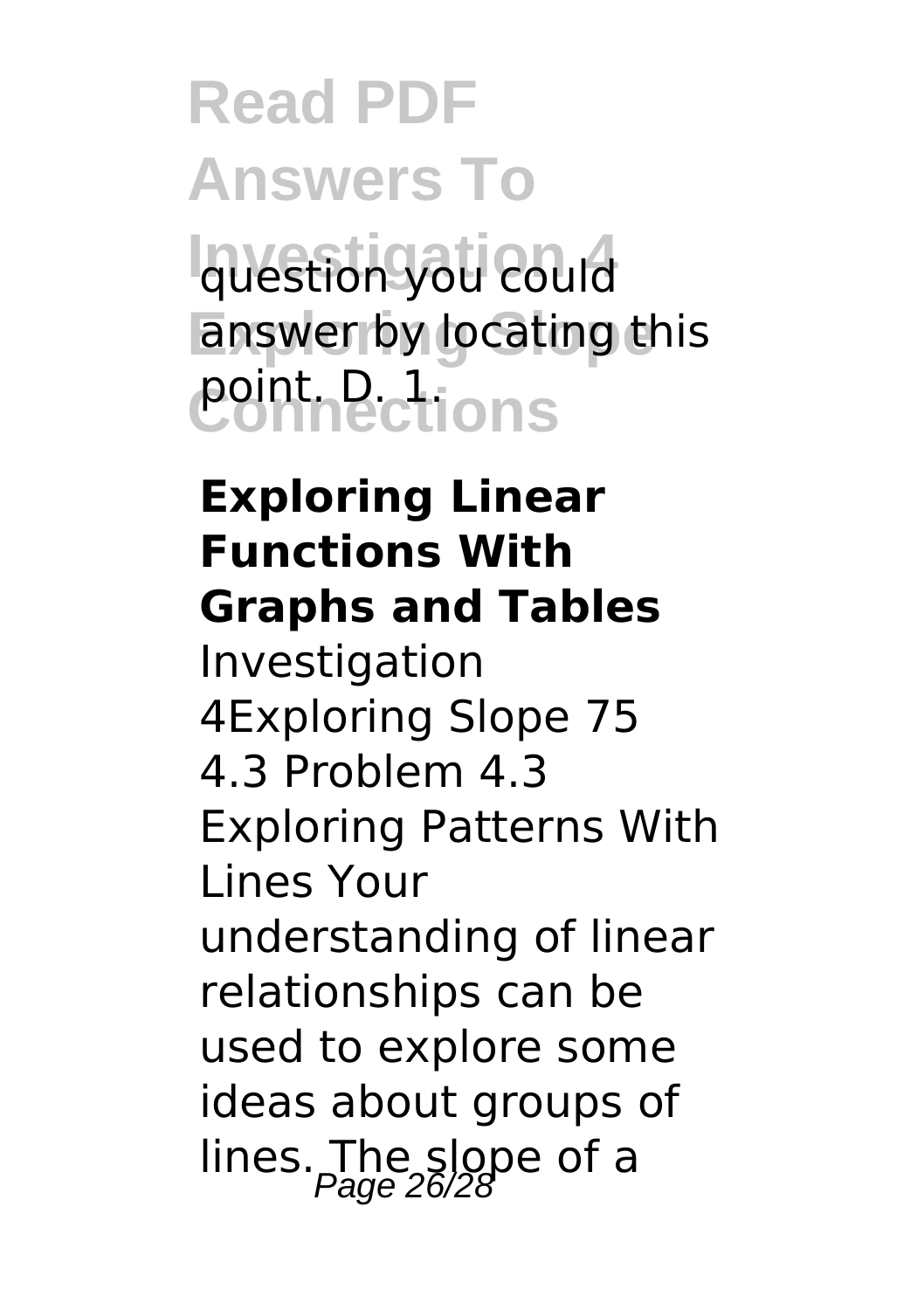Invessigatietch<sup>4</sup> line with this slope. • Can you sketch a different<br>line with this slope? you sketch a different Explain. Exploring Patterns With Lines

#### **Exploring Slope**

their answers to questions #3. Call on some students to share with the class. #4, 5 Pair Share : Have students turn and share with their partners what variables they manipulated and